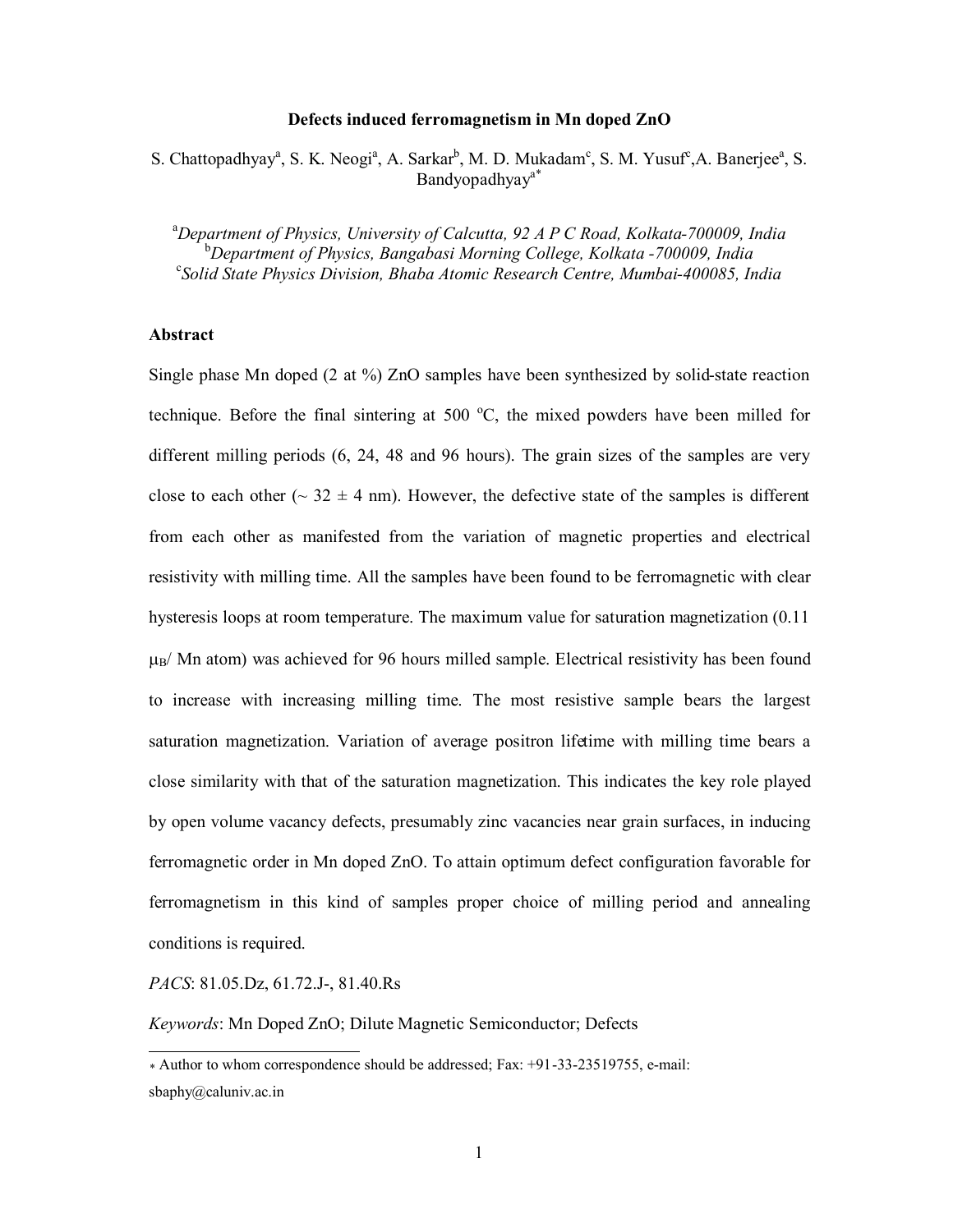### **1. Introduction**

In the last couple of years, dilute magnetic semiconductor (DMS) systems have drawn enormous interest in the scientific community [1-12]. This is due to their potential for application in spintronic devices. The euphoria acquired momentum following the prediction by Dietl et al. [13] that diamagnetic ZnO can be made ferromagnetic by doping with transition metal (TM) ions such as Mn. The exact nature of the ferromagnetic coupling of spins in such materials is a matter of debate till date. A number of new theoretical approaches [14] have been developed to describe DMS systems; very often such theories contradict each other in their basic assumptions and final conclusions. On experimental side too, claims and counterclaims of ferromagnetism (FM) in doped or un-doped ZnO are being published frequently [3,15]. However, one important understanding has evolved that lattice defects play crucial role in stabilizing the FM state in DMS systems. Some type of defects or disorder favors ferromagnetism and others competes with this phenomenon. Reports in favor of Zn vacancy  $(V_{Zn})$  [8,16], O vacancy  $(V_0)$  [17,18] or Zn interstitial  $(I_{Zn})$  [19] mediated ferromagnetism can be found. It is also found that the defect species involved in inducing ferromagnetism in one ZnO based DMS system may not be effective in similar others [4,7,20]. The site occupied by the dopant atom [16], its size, electronic configuration and defect decoration [9], lattice strain [21], band gap [5] etc. determines the final and modified band structure of the ZnO host lattice. A delicate balance of several defect types is, thus, crucial for giving rise to net ferromagnetic response of the system. Not only point defects, but the role of extended defects such as grain boundaries (GB) or dislocations in a polycrystalline material is important in this context. These defects have been proved to be helpful [7,22] to reach the required defect structure for ferromagnetic interaction. In this study, we aim to probe the role of defects on magnetic properties of polycrystalline ZnO doped with low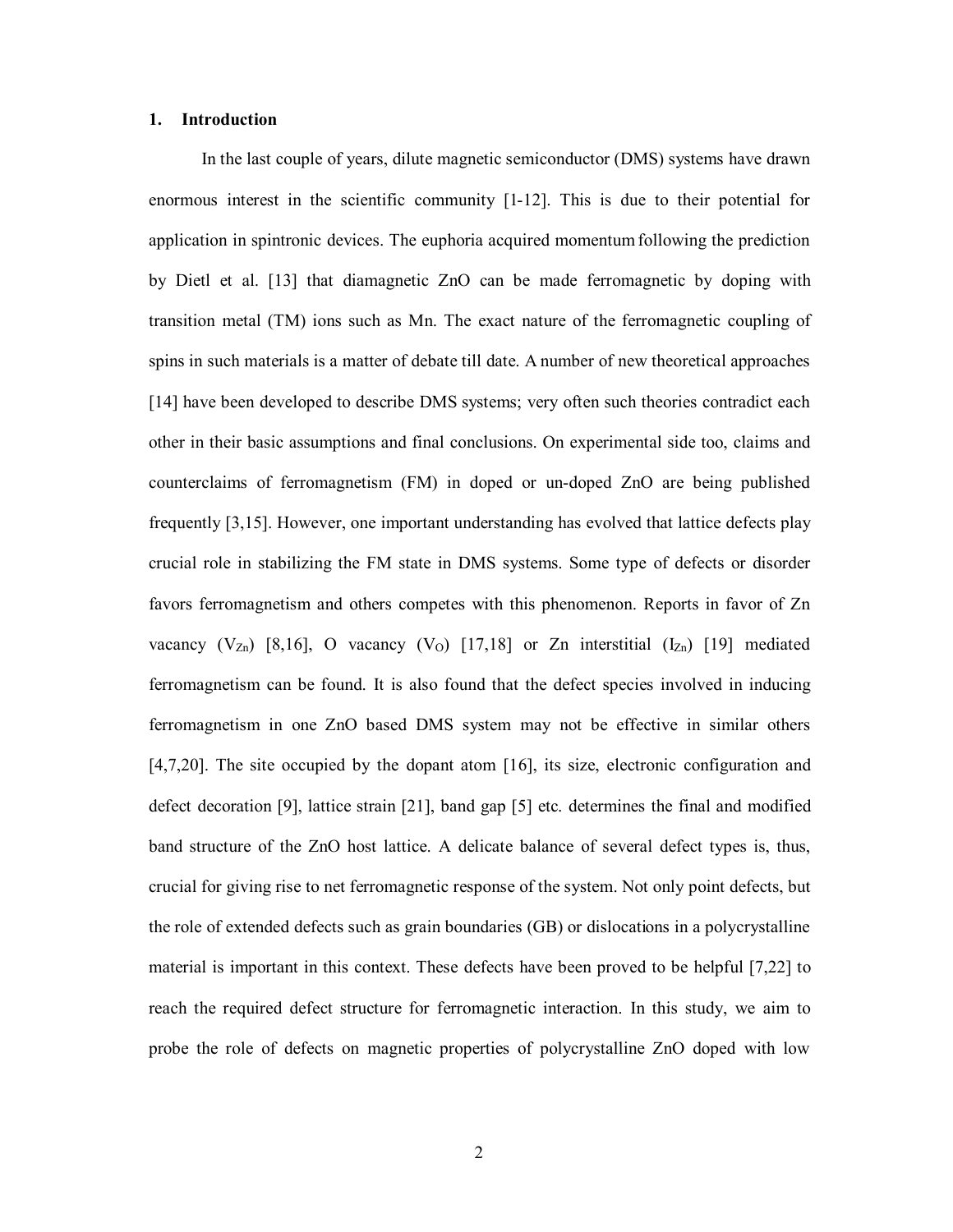concentration of Mn  $(2 \text{ at} \%)$ . The main focus is the search for a suitable defect related parameter on which the net magnetization of the material depends.

A variety of defects is most likely in polycrystalline or nanocrystalline materials and they reside near the grain surface regions. Several recent reports identify the defects in the vicinity of the grain surfaces are responsible for the intrinsic FM in TM doped ZnO [7,9,15,22,23]. More specifically, it has been proposed that only a thin nanometric region surrounding the grains become ferromagnetic with suitable defect structure [4,7]. Positron annihilation lifetime (PAL) technique is one of the best techniques for probing vacancy defects in semiconductors [20,24,25]. For systems with nanometer size length scale, where positron diffusion length in the material is higher than the mean grain size, positrons populate near the disordered grain boundaries and annihilate there [26]. The resultant PAL parameters bear information regarding the nature and abundance of defects at the annihilation sites. However, PAL is very much sensitive for open volume defects only. In ZnO,  $V_{Zn}$  related defects/defect complexes or their clusters are the major trapping sites of positrons [24,25,27]. The origin of ferromagnetism in TM doped ZnO, if it is related to the open volume defects near the GB, the magnetic response should scale with the PAL parameters. Recently, Khalid et al. [8] have employed positron annihilation spectroscopy on nitrogen doped ZnO samples and found [8] that the ferromagnetism is related with the size of the open volume defect clusters. In un-doped ZnO nanocrystals, Wang et al. have found [27] that ferromagnetism disappears when the signature of the  $V_{Zn}$  related defects in the PAL spectrum is reduced. Another recent work has also pointed out [12] the role of open volume defects in inducing ferromagnetism in Li doped ZnO.

# **2. Experiment And Data Analysis**

Mn doped ZnO pellet samples have been synthesized by solid-state reaction technique [2,28]. High purity ZnO (99.99%, Sigma-Aldrich, Germany) and  $MnO<sub>2</sub>$  (99.9%, Sigma-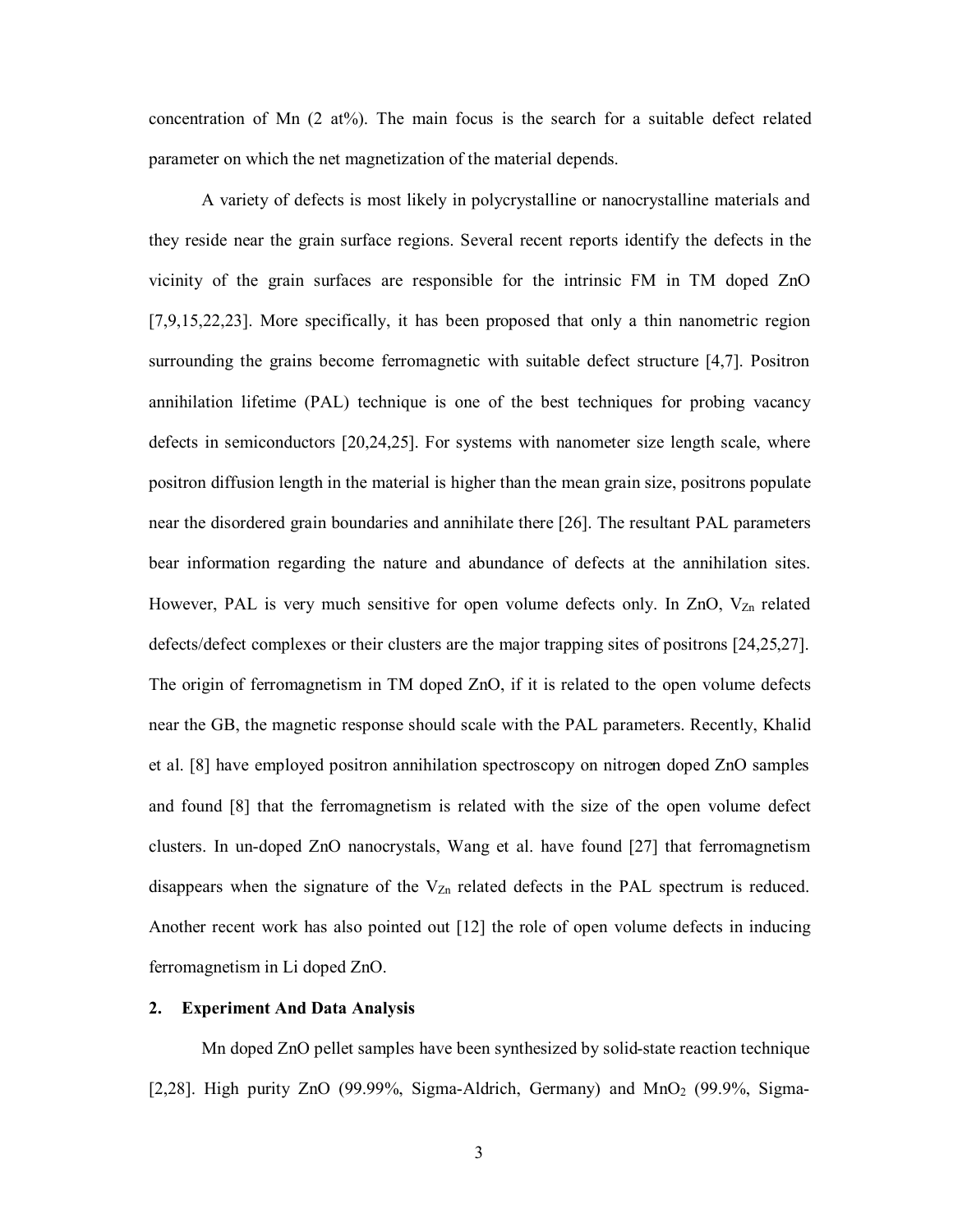Aldrich, Germany) have been taken in stoichiometric amounts in an agate container. Four steps have been carried out for sample synthesis. In the first step, the sample has been milled for one third of the total milling time in a "Fritsch planetary mono mill" using agate balls. In the next step, the milled powder has been sintered at 400  $^{\circ}$ C for 8 hours in air. The sintered material has been milled again for the remaining two third of the total milling time. Finally, the powder have been made pallets and re-sintered at 500  $^{\circ}$ C for 12 hour in air. The final annealing temperature was chosen to be  $500^{\circ}$ C in the light of earlier reports that the samples annealed at 500  $\degree$ C shows RT FM [1,2,28] and above 500 $\degree$ C magnetization decreases [1,2,10]. The total milling time has been varied from sample to sample as 6, 24, 48 and 96 hours. The ball to mass ratio was maintained at 1:1 throughout the milling process. A drastic lowering of grain size is not expected with such a ball to mass ratio. Increase of overall disorder and improved site occupancy of the dopants (here Mn) are expected with higher milling time. It has also been observed earlier that appearance of impurity phase started from 4 at% of Mn doping in ZnO samples [28]. So in the present study, the doping level of Mn has been kept 2 at % to avoid the formation of any types of impurity phase. The phase characterization was performed by X-ray diffraction (XRD) measurements [Philips, Model: PW1830] with Cu  $K_{\alpha}$  radiation. RT resistivity of these highly resistive samples was carried out using conventional two-probe technique using Kithlay 6514 electrometer. The magnetization measurements of the samples at RT were performed by a 12 Tesla vibrating sample magnetometer (VSM) [Oxford Instruments]. For PAL study, a  $10$ - $\mu$ Ci <sup>22</sup>Na positron source was sandwiched between two identical plane faced pallets of the samples. The PAL spectra were measured with a fast-slow coincidence assembly having 182±1 ps time resolution [26]. Measured spectra were freely fitted by computer program (PATFIT-88) to obtain the possible lifetime components  $\tau_i$ , and their corresponding intensities  $I_i$ . In nanomaterials, wide distribution in the size of the open volume defects exists. So assignment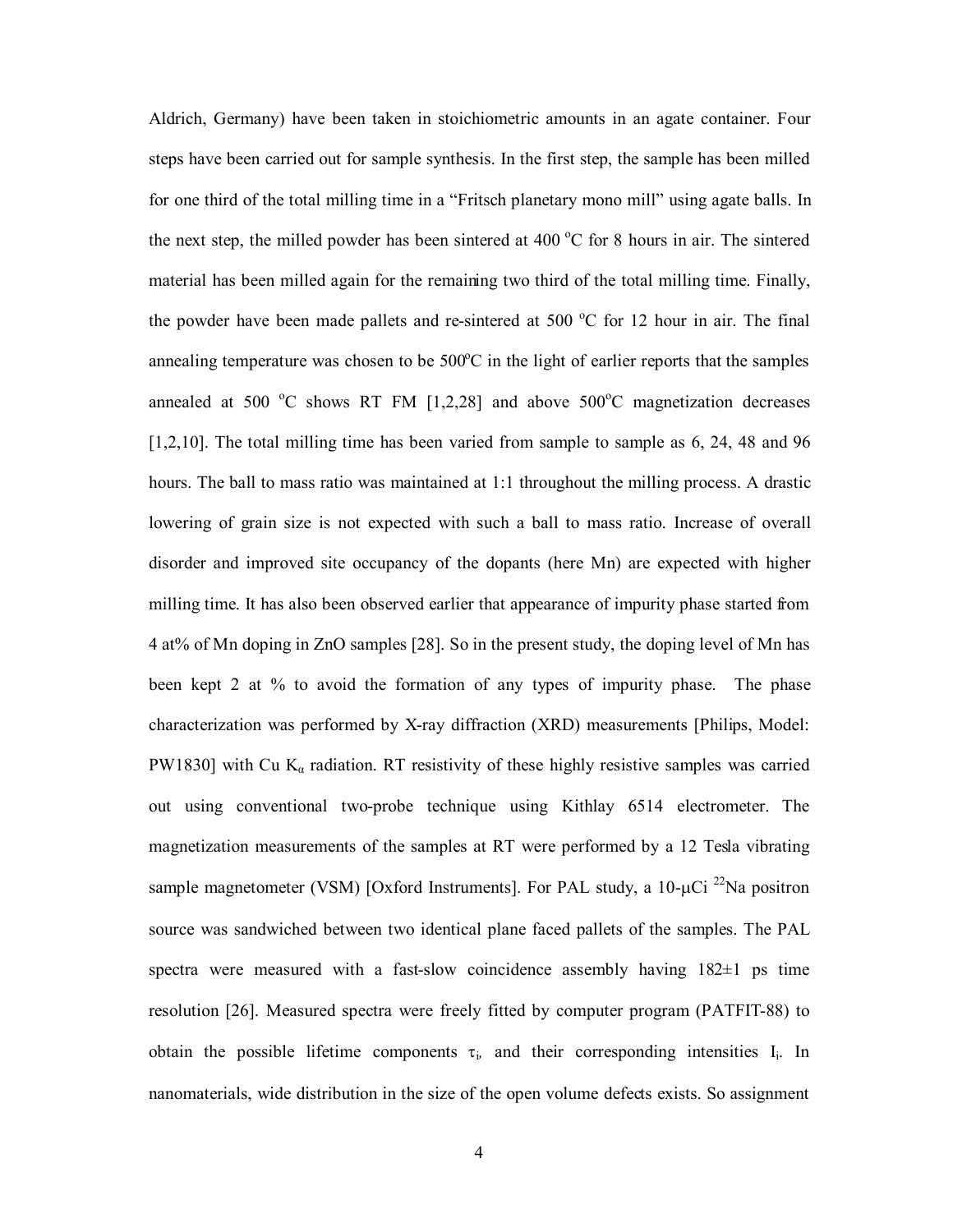of the defect types with lifetime components is not trivial due to limited accuracy of the least square fitting procedure of the PAL spectrum of finite statistics. In this situation, it is better to choose statistically more accurate parameter [25], the average lifetime,  $\tau_{av}$  (=  $\Sigma \tau_i I_i / \Sigma I_i$ ). The change in  $\tau_{av}$  is related to the modification of overall defect state of the system.

# **3. Results and Discussion**

XRD patterns of 2 at% Mn doped ZnO samples synthesized at 6, 24, 48 and 96 hours of milling are shown in Fig. 1. The indices in the spectra, as shown in Fig. 1 clearly indicate the expected positions of the peaks for the wurtzite crystal structure of ZnO and no signature



Fig. 1: XRD Spectra of (a) 6, (b) 24, (c) 48, and (d) 96 hours milled Zn(Mn)O samples. Inset: Enlarged view of the 002 diffraction peak region.

of impurity peaks have been observed. Any impurity phase generated below the detection limit of XRD can't originate RT FM, as none of these possible phases (e.g.  $\text{ZnMn}_2\text{O}_4$ ,  $\text{Mn}_3\text{O}_4$ etc) is FM at RT [16,29]. As the annealing temperature is same for all the samples (milled for different time), the resultant grain size is expected to be more or less same. This can be seen from the enlarged view of the (002) peak FWHM (peak width at half maximum) as observed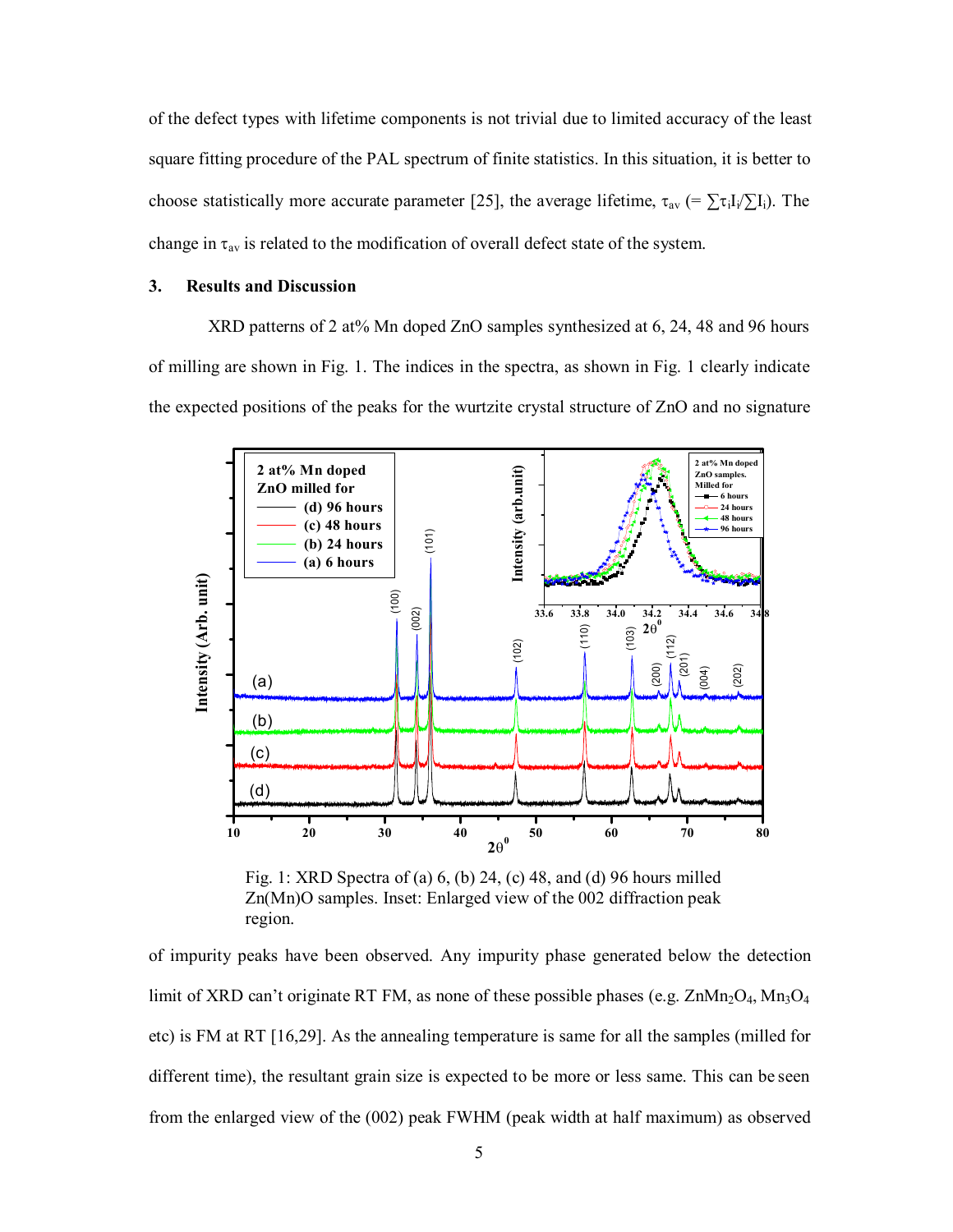from the inset of Fig 1. However, three competing processes can alter the defective nature of the grain boundaries/grain interiors even if the grain sizes of the samples are more or less same. It is to be noted that the final defective state (open volume defects and the site occupancy of Mn atoms altogether) of the GB depends on the local free energy minimization. Mechanical milling induces structural disorder in the GB as well in the grain interiors. A



Fig. 2: Field dependence of magnetization at room temperature for 2 at% Mn doped ZnO samples milled for (a)  $6$ , (b) 24, (c) 48 and (d) 96 hours. Inset of (a), (b), (c), and (d) indicates the enlarged portion of the *M-H* curve to clearly visualize the ferromagnetic hysteresis loop for 6, 24, 48 and 96 hours milled 2 at% Mn doped ZnO samples respectively.

fraction of defects at the grain interiors may migrate [26] to GB region due to annealing. A small fraction also gets recovered  $[26,27]$  with annealing at 500 °C. As a whole, the (002) XRD peak shows a monotonic shift in the lower 2θ direction with higher milling time (inset of Fig 1). It is probably a reflection of more grain surface disorder and improved occupancy of Mn atoms at the Zn sites [30]. Both of these factors can contribute to the enhancement [30]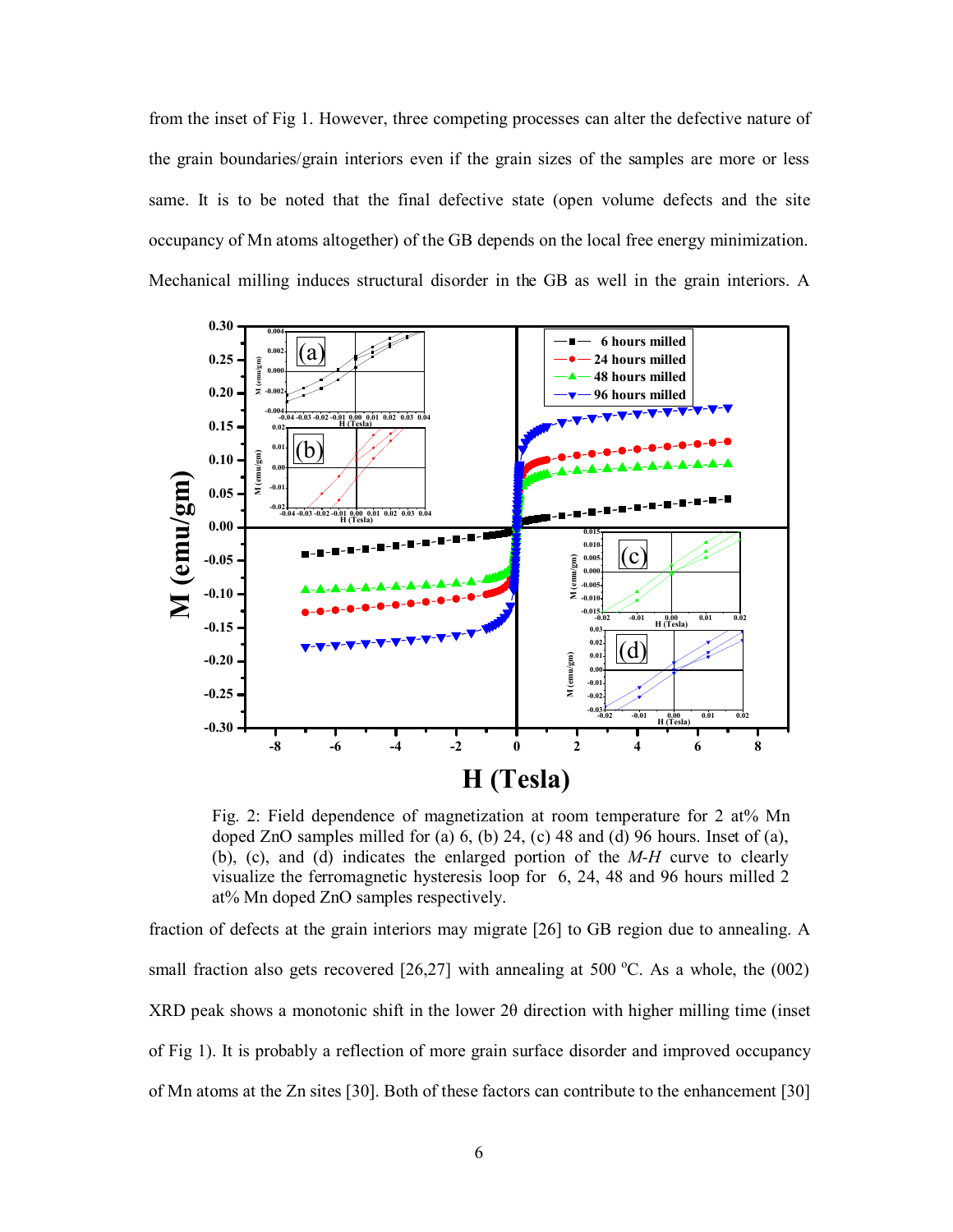of resistivity with increased milling time (Table 1). Very high resistivity of the samples indicates that carriers are localized. So it is consistent [3] that the sample with highest resistivity shows highest ferromagnetic ordering in application of magnetic field.

The field dependence of dc magnetization (M) at RT for all the samples is plotted in Fig. 2. All the M-H curves exhibit FM behavior. The insets in Fig. 2 clearly demonstrate the FM nature of the samples at room temperature. The variations of saturation magnetization



Fig. 3: Variation of saturation magnetization, remanence, coercive field and fitting independent positron annihilation lifetime parameter  $\tau_{av}$  with milling time of the samples.

 $(M<sub>S</sub>)$ , remanence  $(M<sub>R</sub>)$  and coercivity  $(H<sub>C</sub>)$  with milling time have been presented in Fig. 3. The variation of such parameters with milling time indicates an important fact. Although the grain sizes are nearly same ( $\sim$  32  $\pm$  4 nm) for all the samples but the magnetic domain lengths or the domain wall widths have been effectively varied from sample to sample. The nature of variations of  $M_s$  and  $M_R$  with milling time shows similar trend. An overall increasing tendency (for  $M_s$  and  $M_R$ ) for 6 to 96 hours of milling with slight decrease for 48 hours milled sample has been observed. Also to note, for 6 hour milled sample the magnetization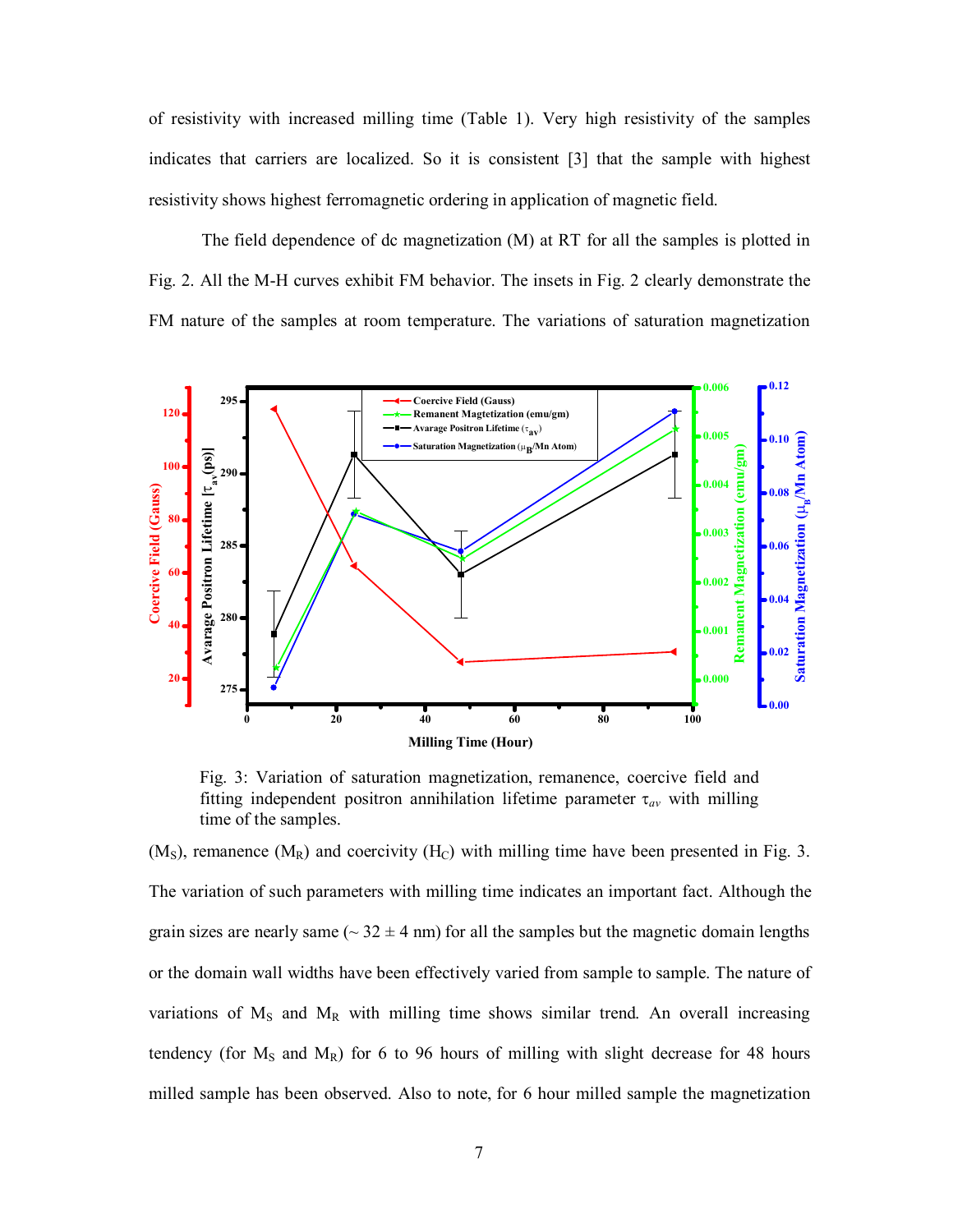has not been completely saturated; though for samples with higher milling times, the saturation tendencies of magnetization are better. We feel that a competing paramagnetic tendency is dominant for 6 hours milled sample. So the actual value of  $M<sub>S</sub>$  for 6 hours milled sample is much lower and paramagnetic contribution is superimposed on it. The maximum value for  $M<sub>S</sub>$  (0.11  $\mu$ <sub>B</sub>/Mn atom) was achieved for the 96 hours milled sample. The value is almost comparable with some of the reported results [7,31]. But it is much smaller compared to the theoretical value of  $Mn^{2}$  state (5  $\mu_B/Mn$  atom) [13], antiferromagnetic (AFM) coupling between neighboring Mn atoms [17,32] might reduce the strength of FM. Following the argument of Mukherjee et al. [32], we can estimate that only  $\sim$  2% of the total Mn<sup>+2</sup> ions are aligned ferromagnetically at room temperature for 96 hours milled sample (for other samples the percentage is even less). Remaining Mn ions are randomly distributed mostly at interstitial sites. Except Mn-Mn nearest neighbor AFM interaction (inside insulating matrix), there may exist isolated Mn atoms which are paramagnetic in nature. Such paramagnetic contribution is largest for 6 hours milled sample. Increasing the milling time further, more substitutional Mn sites  $(Mn^{2})$  or  $Mn^{2}$  defect pairs are created [11,18] giving rise to enhanced FM character of the samples. On the other hand, the coercivity values decrease when the milling time increases from 6 to 48 hours and finally it saturates. Our result is consistent with other reports where  $M_S$  and  $H_C$  show opposite trends [31,33] which are typical for a soft ferromagnet. There exist other reports [18,32] where  $M_s$  and  $H_c$  change in a similar fashion. It is expected that both the features have defect related origin. It is possible that two different mechanism [3] of magnetic order (depending on the nature of defect) in TM doped ZnO are responsible for distinct features of  $M_S$  and  $H_C$  variation.

The results of the PAL spectrum analysis are shown in table 1. The most important lifetime component is  $\tau_2$ , which arises from vacancies/vacancy clusters in the material and represents the spatial extension (size) of the open volume to some extent. The corresponding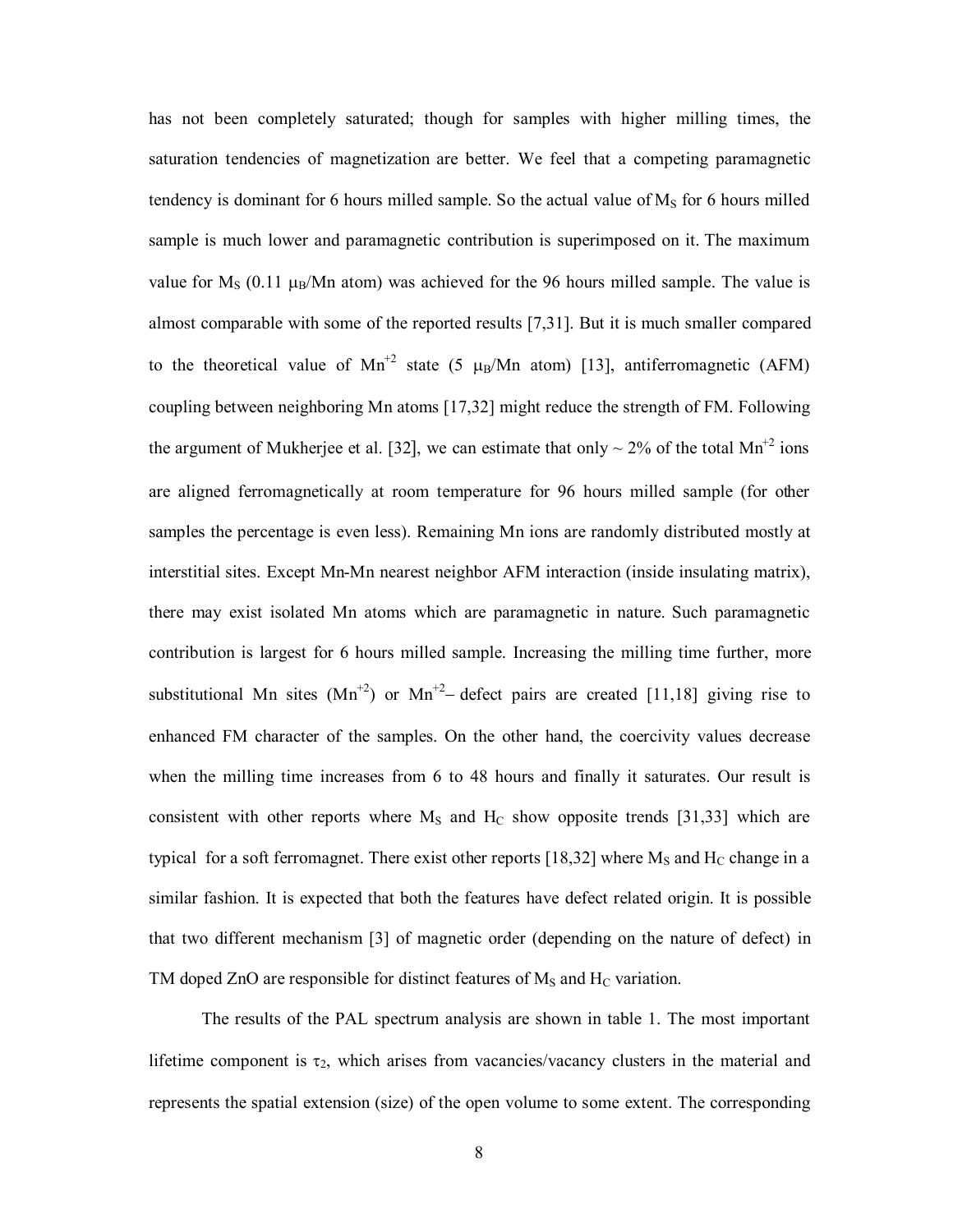intensity  $(I_2)$  indicates the abundance of the related defect species. In ZnO,  $V_{Zn}$  is the major trapping site and the value of  $\tau_2$  for isolated  $V_{Zn}$  in ZnO is  $\sim$  230 ps [24]. In comparison, such a high value of  $\tau_2$  (here  $\sim$  330 ps), generally found in granular ZnO [25], can be attributed to 7-8 agglomerated vacancies of  $V_{Zn}$ - $V_{O}$  divacancy type [34]. Such a highly defective region can produce a foam like [7] network at the GB, the nature of which is modified with milling and subsequent annealing. In the doped system, a partial modification of such vacancy clusters cannot be ruled out [35]. Still it can be understood that the dominant defect species in the present samples must be  $V_{Zn}$  related clusters or complexes as evident from the sensitivity of  $\tau_2$  and  $I_2$  with milling time. Our measured values of  $\tau_2$  and  $I_2$  are also consistent with a recent report [35] on PAL spectroscopic investigation of  $Zn_{1-x}Mn_{x}O$  samples. However, we will focus our discussion on  $\tau_{av}$ , which is free from fitting related errors, if any. The variation of  $\tau_{av}$  with milling time is also shown in Fig. 3. The most striking feature is that the variation follows a similar trend as  $M_s$  and  $M_R$ . This indicates that the disorder which PAL spectroscopy probes, controls  $M_S$  and  $M_R$ . It has been reported that RT FM in Mn doped ZnO samples arise particularly from the  $V_{Zn}$  along with substitutional Mn (Mn<sub>Zn</sub>) sites i.e.  $Mn<sub>Zn</sub>+V<sub>Zn</sub>$  pair formation in the system [16] as it energetically favors FM as compared with AFM interaction. Magnetization should increase with increasing number of such defect species which in turn increases  $\tau_{av}$ . So we strongly recommend that  $V_{Zn}$  play the determining role in mediating FM for Mn doped ZnO. As we mentioned earlier, the value of  $\tau_2$  is quite high in comparison to the isolated zinc vacancies in single crystalline ZnO. The parameter,  $\tau_2/\tau_B(\tau_B)$  is the bulk lifetime of positrons in ZnO) is thought to be an indicator of the size of the vacancy clusters present in the sample. For the sample with highest  $M_s$ , the value of  $\tau_2/\tau_B$ becomes 2.2 (taking  $\tau_B$  = 181 ps) [24,27], a further indication of positron annihilation at large vacancy clusters. So the presence of extended defects [22] or foam like network [7] at the grain boundaries may serve as the background disorder for giving rise to FM interaction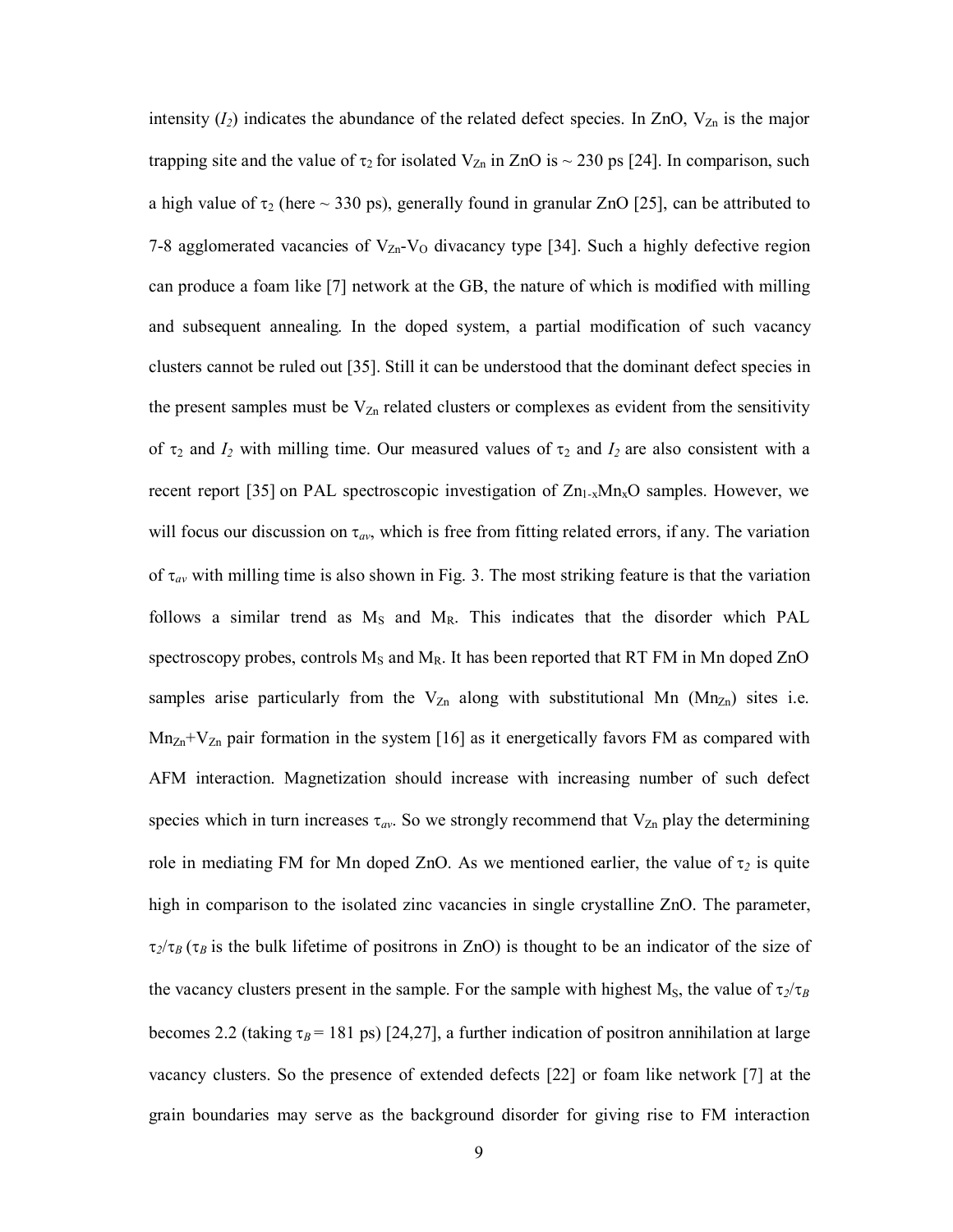between particular defect species. A recent report has also revealed [36] that increased grain surface disorder in ZnO nanorods, estimated from the ratio of defect level and exciton luminescence, can be responsible for enhancement of MS. In Mn doped ZnO, we find that PAL sensitive zinc vacancies/vacancy clusters at the grain surfaces contribute to enhance FM interaction. An effective way of controlling the related disorder is the suitable choice of mechanical milling and subsequent annealing.

A different interpretation of our PAL data is also possible. In nanomaterials, there exist abundant open volumes such as, interface junctions, triple junctions of the grains or



Figure 4: Plots of  $ln(\alpha)$  with photon energy, where  $\alpha$  is the absorption coefficient. The vertical line represents the mean band gap value. Inset: Variation of band tail parameter  $(E_0)$  with milling time.

several missing crystallites [37]. The third type of open volumes is larger in size and can be a source of positronium formation [25] and thereby giving rise to longer lifetime component,  $\tau_3$ ,  $\tau_2$  may originate from the open volumes associated with intergranullar spaces (second type).  $\tau_l$  is associated with small size vacancy defects at the interface of grains (first type). As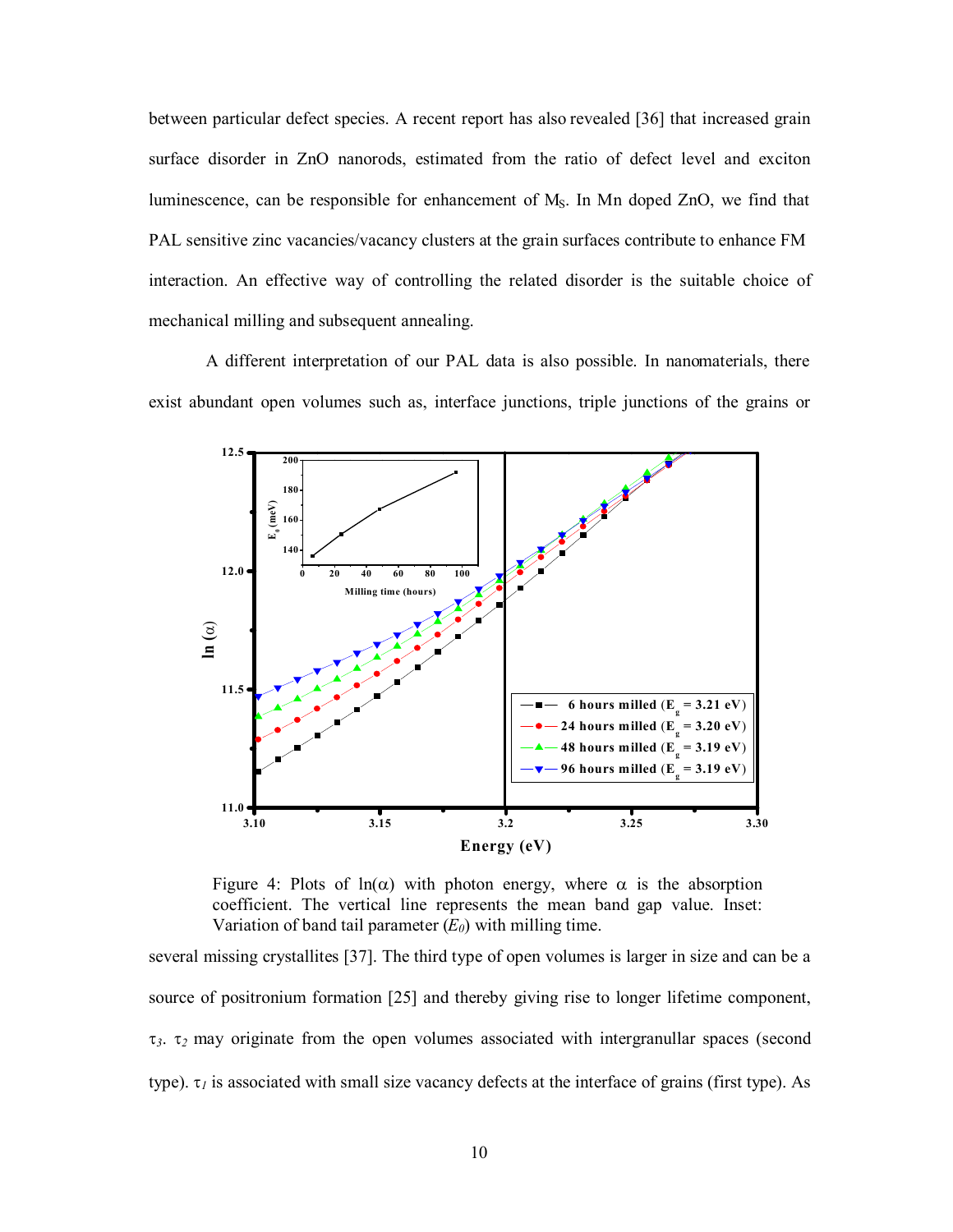the defect density is very high in these nano-scale materials, one can expect saturation trapping [37] of positrons and so sensitivity of defect concentration by PAL is lost. Only the relative abundance of defect types (associated with  $\tau_1$  or  $\tau_2$ ) can be estimated from the parameter *I1*/*I2*, assuming that specific trapping rates of positrons at different defects remain unchanged. An increase of *I1*/*I<sup>2</sup>* reflects the increase of weightage of the first type defects at

Table 1: Physical parameters stemmed out of room temperature electrical resistivity and PAL measurements for doped ZnO samples milled for different hours.

| Resistivity            | $\tau_I$ (ps) | $I_1$ (%)      | $\tau_2$ (ps) | $I_l/I_2$ | $\tau_3$ (ps) |
|------------------------|---------------|----------------|---------------|-----------|---------------|
| $(\Omega$ -cm)         |               |                |               |           |               |
| $4.64 \times 10^{9}$   | $171 \pm 1$   | $30.6 \pm 0.1$ | $329 \pm 2$   | 0.47      | $1358 \pm 31$ |
| $219.44 \times 10^{9}$ | $163 \pm 1$   | $22.3 \pm 0.1$ | $330 \pm 2$   | 0.30      | $1467 \pm 32$ |
| $250.58 \times 10^9$   | $190 \pm 1$   | $40.2 \pm 0.1$ | $350 \pm 2$   | 0.72      | $1427 \pm 31$ |
| $239.19 \times 10^{9}$ | $222 \pm 1$   | $59.3 \pm 0.1$ | $401 \pm 2$   | 1.58      | $1406 \pm 48$ |

the cost of intergranullar spaces in the sample. The variation of this parameter is shown in table 1. Increase of interface defects at the cost of intergranullar spaces may be due to the lowering of grain size distribution which is in qualitative agreement with the scanning electron micrographs of the samples (not shown). The change of  $I_1/I_2$  with milling time is more convincing than that of  $\tau_{av}$ . An overall enhancement of M<sub>S</sub> with  $I_1/I_2$  can be noted except for the 24 hour milled sample. Also the value of  $\tau_l$  approaches towards 230 ps which is the experimentally measured lifetime of positrons at  $V_{Zn}$ . So improvement of ferromagnetic properties is connected with the abundance of  $V_{Zn}$  in Mn doped ZnO.

We get further insight of the dominant presence of  $V_{Zn}$  in the samples from analyzing the optical absorption data. The details of the measurement technique, data analysis and results have been published earlier [26,38]. Here, in Fig. 4 only the band tail region (lower energy part just below the band edge,  $E_g$ ) have been shown. The band tail parameter  $(E_0)$ , which reflects the defect concentration in the sample, is inverse the slope of the curves shown in Fig. 4. An increasing value of  $E_0$  with higher milling time is clearly visible. The value of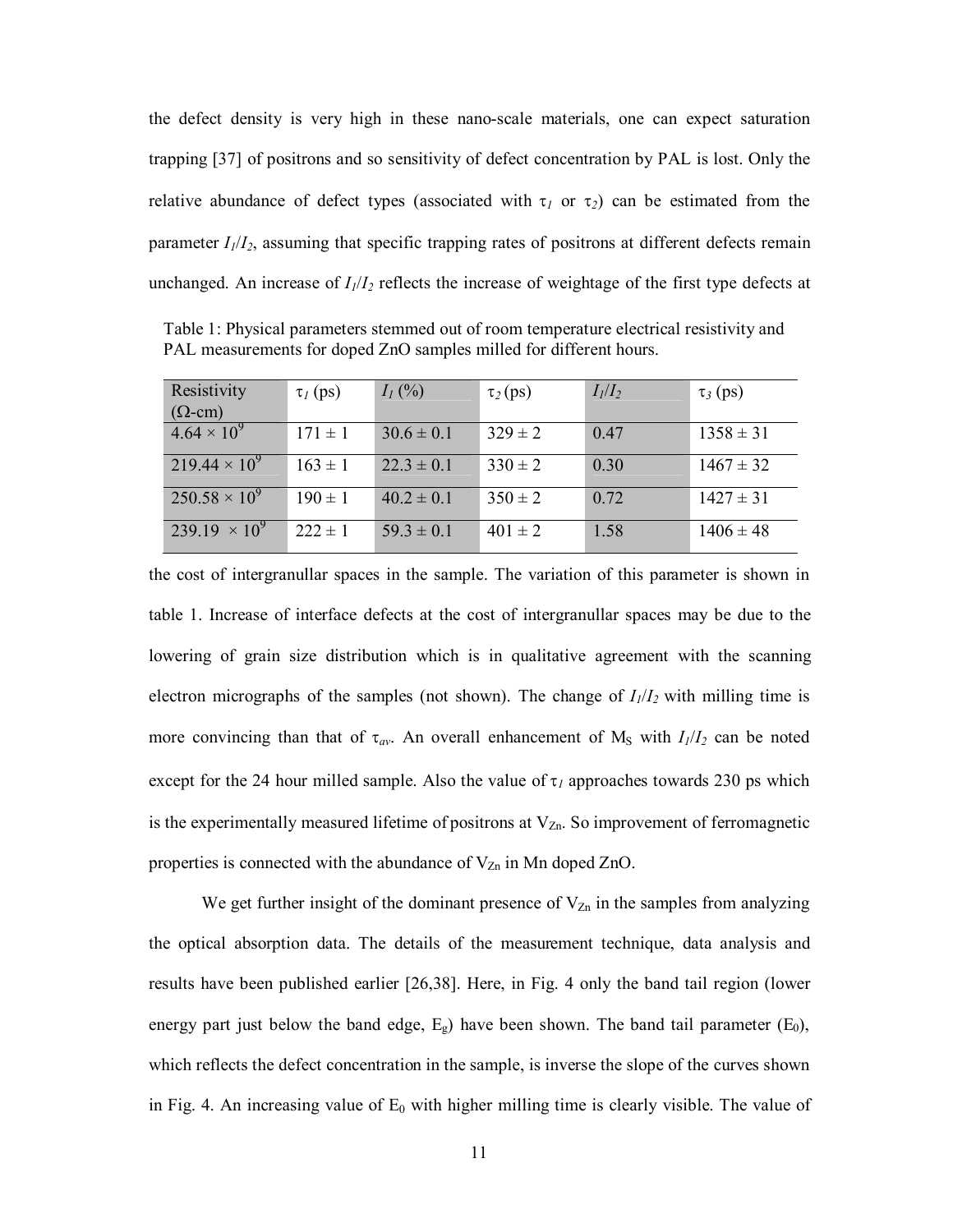$E_0$  found here is also representative of acceptor defects [37] (mostly  $V_{Zn}$  or  $Mn_{Zn}$ ) present in the samples (effect of valance band tailing). Sufficient number of  $V_0$  related defects in the system cause significant lowering of the band edge [38,39] (formation of deep centers). So the identification of zinc vacancies as key agent in inducing ferromagnetism in Mn doped ZnO is confirmed.

#### **4. Conclusions**

In summary, 2 at% Mn doped ZnO powder samples with different milling time have been synthesized by solid-state reaction technique. All the samples exhibit single-phase behavior and ferromagnetic at room temperature. PAL spectroscopy confirms the defect related origin of FM in the samples and the dominant defect is of zinc vacancy type. The value of the band tail parameter (extracted from UV-Visible absorption spectra) supports this contention. Modification of the defective state of the grain boundaries due to mechanical milling and subsequent annealing actually controls the observed ferromagnetic behavior of the samples. To achieve suitable defect configuration in this type of samples correct choice of milling time and annealing conditions is necessary.

### **Acknowledgments**

The authors thankfully acknowledge D. Jana, Department of Physics, University of Calcutta, for fruitful discussion. Financial assistance from DST-FIST, Government of India is also gratefully acknowledged. Author SKN is thankful to University Grants Commission (UGC) for providing him Junior Research Fellowship and author SC is grateful to Government of West Bengal for providing financial assistance in form of University Research Fellowship. The author SB is also thankful to Department of Science and Technology (DST), Govt. of India and IUAC, New Delhi for providing financial support in the form of research project vide project nos.: SF/FTP/PS-31/2006 and UFUP-43308 respectively.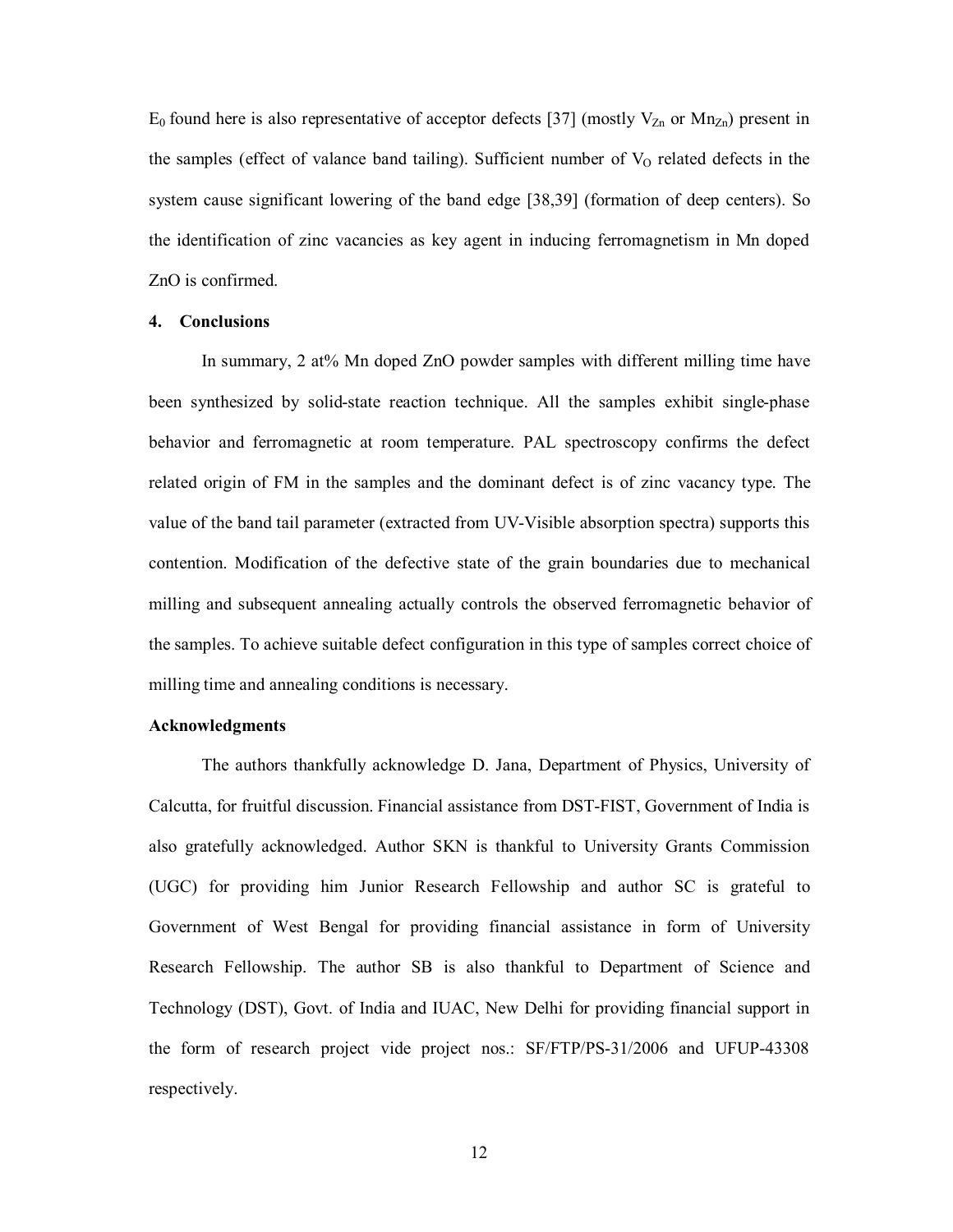### **References**

- [1] M. A. García, M. L. Ruiz-González, A. Quesada, J. L. Costa-Krämer, J. F. Fernández, S. J. Khatib, A. Wennberg, A. C. Caballero, M. S. Martín-González, M. Villegas, F. Briones, J. M. González-Calbet, A. Hernando, Phys. Rev. Lett. 94 (2005) 217206.
- [2] P. Sharma, A. Gupta, F.J. Owens, A. Inoue, K.V. Rao, J. Mag. Mag. Mater. 282 (2004) 115.
- [3] A. J. Behan, A. Mokhtari, H. J. Blythe, D. Score, X-H. Xu, J. R. Neal, A. M. Fox, G. A. Gehring, Phys. Rev. Lett. 100 (2008) 047206.
- [4] D. Rubi, J. Fontcuberta, A. Calleja, L. Aragonès, X.G. Capdevila, M. Segarra, Phys. Rev. B 75 (2007)155322.
- [5] J. Anghel, A. Thurber, D.A. Tenne, C.B. Hanna, A. Punnoose, J. Appl. Phys. 107 (2010) 09E314.
- [6] D. Karmakar, S. K. Mandal, R. M. Kadam, P. L. Paulose, A. K. Rajarajan, T. K. Nath, A. K. Das, I. Dasgupta, G. P. Das, Phys. Rev. B 75 (2007) 144404.
- [7] B. B. Straumal, A. A. Mazilkin, S. G. Protasova, A. A. Myatiev, P. B. Straumal, G. Schütz, P. A. van Aken, E. Goering, B. Baretzky, Phys. Rev. B 79 (2009) 205206.
- [8] M. Khalid, M. Ziese, A. Setzer, P. Esquinazi, M. Lorenz, H. Hochmuth, M. Grundmann, D. Spemann, T. Butz, G. Brauer, W. Anwand, G. Fischer, W. A. Adeagbo, W. Hergert, A. Ernst, Phys. Rev. B 80 (2009) 035331.
- [9] Q. Wang, Q. Sun, P. Jena, Y. Kawazoe, Phys. Rev. B 79 (2009) 115407.
- [10] H. J. Blythe, R.M. Ibrahim, G. A. Gehring, J. R. Neal, A. M. Fox, J. Mag. Mag. Mater. 283 (2004) 117.
- [11] Q.Xu, H. Schmidt, L. Hartmann, H. Hochmuth, M. Lorenz, A. Setzer, P. Esquinazi, C. Meinecke, M. Grundmann, Appl. Phys. Lett. 91 (2007) 092503.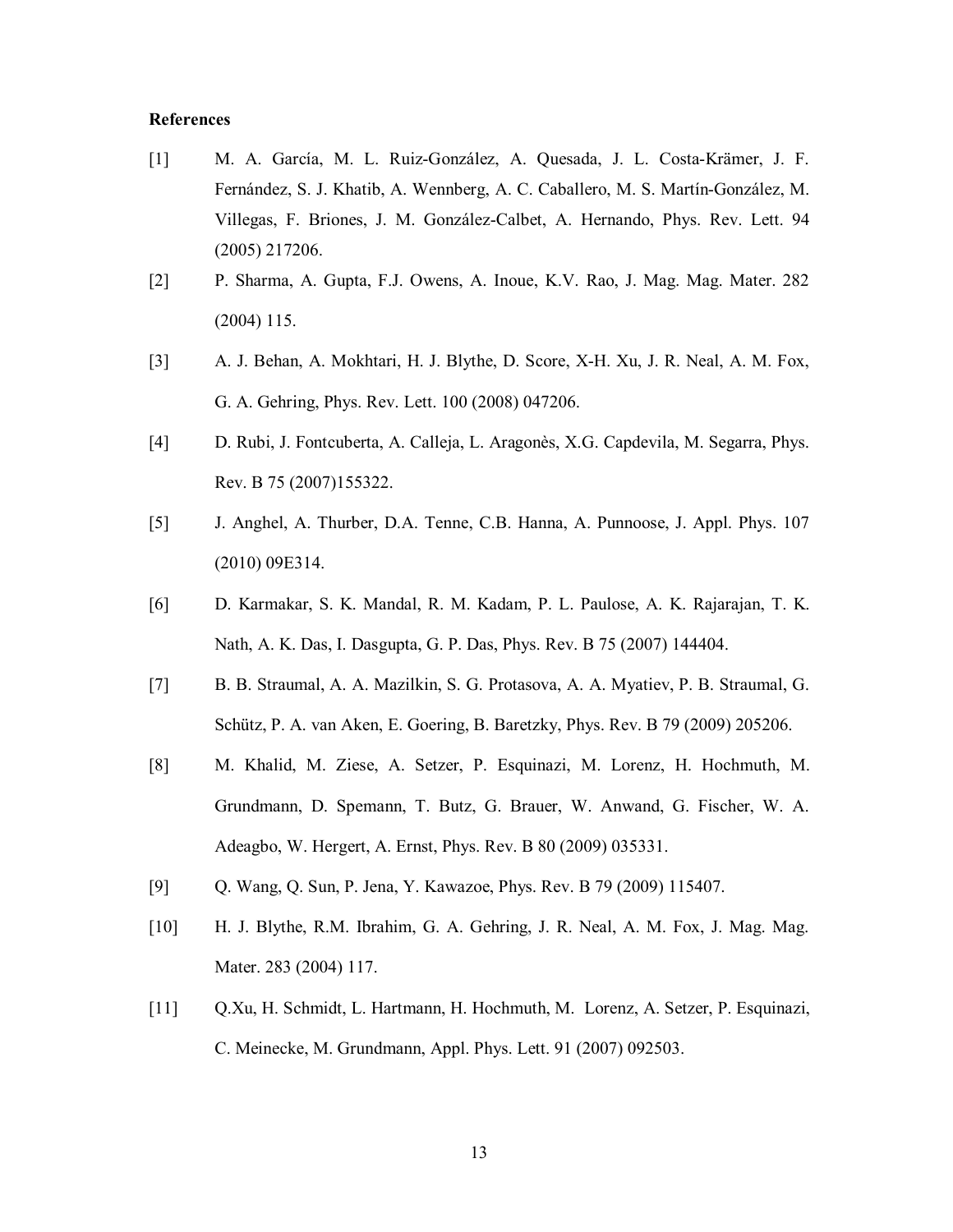- [12] J. B. Yi, C. C. Lim, G. Z. Xing, H. M. Fan, L. H. Van, S. L. Huang, K. S. Yang, X. L. Huang, X. B. Qin, B.Y. Wang, T. Wu, L. Wang, H. T. Zhang, X.Y. Gao, T. Liu, A. T. S. Wee, Y. P. Feng, J. Ding, Phys. Rev. Lett. 104 (2010) 137201.
- [13] T. Dietl, H. Ohno, F. Matsukura, J. Cibert, D. Ferrand, Science 287 (2000) 1019.
- [14] A. Zunger, S. Lany, H. Raebiger, Physics 3 (2010) 53.
- [15] C. N. R. Rao, F. L. Deepak, J. Mater. Chem. 15 (2005) 573.
- [16] W. Yan, Z. Sun, Q. Liu, Z. Li, Z. Pan, D. Wang, Y. Zhou, X. Zhang, Appl. Phys. Lett. 91 (2007) 062113.
- [17] S. Ramachandran, J. Narayan, J. T. Prater, Appl. Phys. Lett. 88 (2006) 242503.
- [18] A.M. A. Hakeem, J. Mag. Mag. Mater. 322 (2010) 709.
- [19] D. A. Schwartz, D. R. Gamelin, Adv. Mater. 16 (2004) 2115.
- [20] D. Wang, Z.Q. Chen, D.D. Wang, J. Gong, C.Y. Cao, Z. Tang, L.R. Huang, J. Mag. Mag. Mater. 322 (2010) 3642.
- [21] D.Kim, J.H. Yang, and J. Hong, J. Appl. Phys. 106 (2009) 013908.
- [22] R. Podila, W. Queen, A. Nath, J. T. Arantes, A. L. Schoenhalz, A. Fazzio, G. M. Dalpian, J. He, S. J. Hwu, M. J. Skove, A. M. Rao, Nano Lett. 10 (2010) 1383**.**
- [23] J. Hu, H. Qin, T. Xue, E. Cao, D. Li, Appl. Phys. Lett. 93 (2009) 022510.
- [24] F. Tuomisto, A. Mycielski, K. Grasza, Superlatt. and Microstruct. 42 (2007) 218.
- [25] S. Dutta, S. Chattopadhyay, A. Sarkar, M. Chakrabarti, D. Sanyal, D. Jana, Prog. Mater. Sci. 54 (2009) 89.
- [26] S. Dutta, S. Chattopadhyay, D. Jana, A. Banerjee, S. Manik, S.K. Pradhan, M. Sutradhar, A. Sarkar, J. Appl. Phys. 100 (2006) 114328.
- [27] D. Wang, Z. Q. Chen, D. D. Wang, N. Qi, J. Gong, C. Y. Cao, Z. Tang, J. Appl. Phys. 107 (2010) 023524.